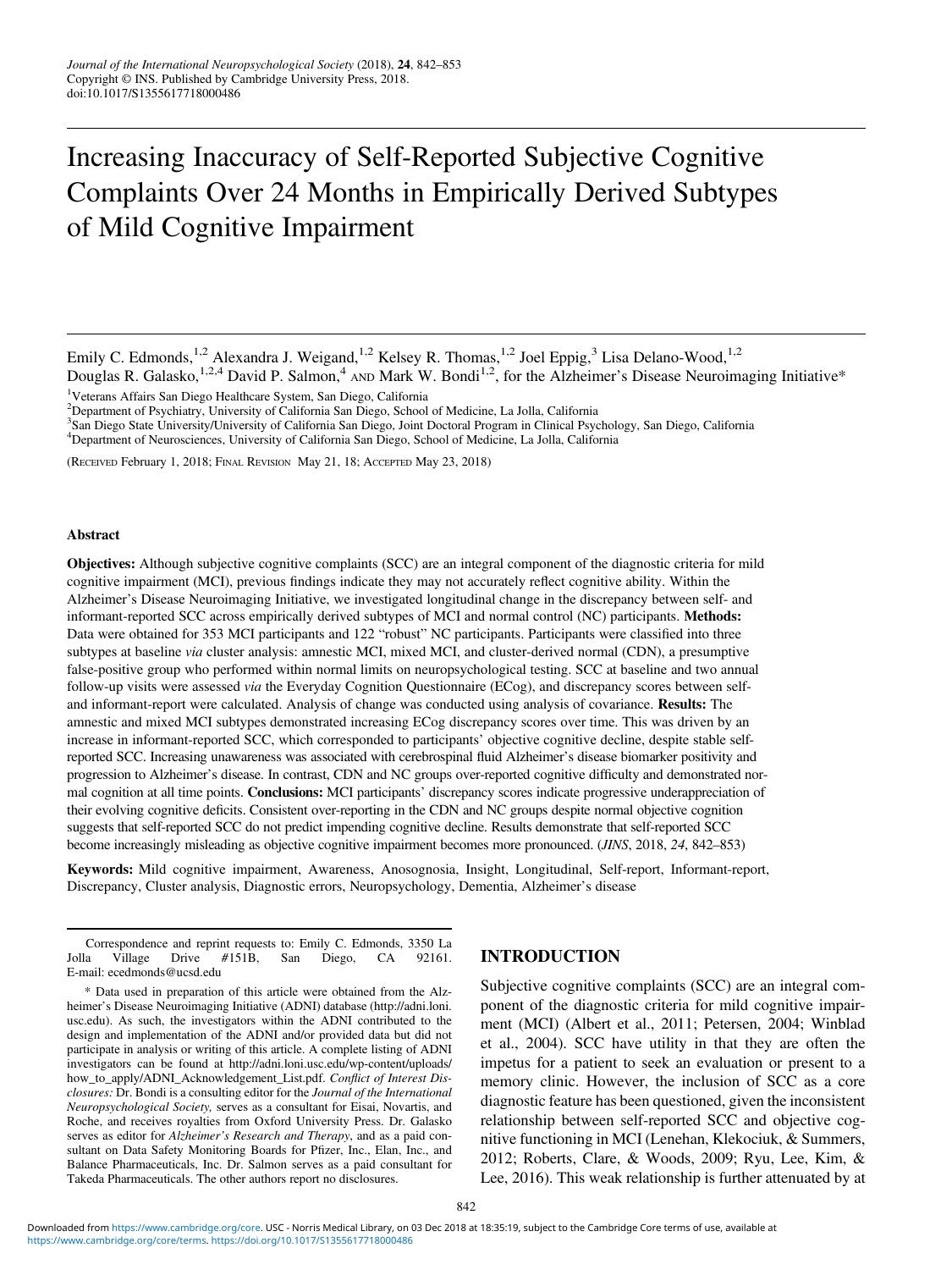least two factors: (1) individuals with objective cognitive impairment may demonstrate anosognosia or reduced awareness of their cognitive decline (Galeone, Pappalardo, Chieffi, Iavarone, & Carlomagno, [2011;](#page-10-0) Hill et al., [2016](#page-10-0); Roberts et al., [2009;](#page-11-0) Starkstein, [2014](#page-11-0); Vogel et al., [2004](#page-11-0)), leading them to underestimate or under-report SCC; and (2) self-reported SCC in older adults have been found to be more strongly related to emotional factors such as depression and anxiety (Buckley et al., [2013](#page-10-0); Ryu et al., [2016;](#page-11-0) Slavin et al., [2010;](#page-11-0) Studer, Donati, Popp, & von Gunten, [2013;](#page-11-0) Yates, Clare, & Woods, [2017](#page-11-0)) and personality characteristics such as neuroticism (Reid & MacLullich, [2006;](#page-11-0) Slavin et al., [2010\)](#page-11-0), than to actual cognitive ability, which may lead cognitively normal individuals to overestimate or over-report cognitive problems.

The original diagnostic criteria for MCI required only selfreported SCC. Although the original criteria state that it is "preferable" to have a patient's SCC corroborated by an informant, this is not a requirement (Petersen, [2004;](#page-11-0) Petersen et al., [1999\)](#page-11-0). Subsequent revisions to the criteria stipulate that the subjective complaint or concern can be obtained from either the patient, an informant (Winblad et al., [2004\)](#page-11-0), or a skilled clinician observing the patient (Albert et al., [2011](#page-9-0); Petersen et al., [2010](#page-11-0)). These three sources are considered equally valid and reliable for the purposes of making an MCI diagnosis, as concern from any one of them is sufficient to fulfill the criterion. In addition to a subjective complaint, the current diagnostic criteria for MCI also include: objective evidence of cognitive impairment (typically considered 1 to 1.5 standard deviations (SDs) below normative means on one or more cognitive measures), preservation of independence in functional activities, and not meeting criteria for dementia (Albert et al., [2011](#page-9-0)).

Despite the widespread use of these diagnostic criteria, research has shown that they produce MCI samples that are heterogeneous with respect to their neuropsychological performance and Alzheimer's disease (AD) biomarker characteristics (Clark et al., [2013;](#page-10-0) Edmonds et al., [2015](#page-10-0); Nettiksimmons, DeCarli, Landau, & Beckett, [2014\)](#page-11-0). By applying statistical techniques, such as cluster analysis or latent profile analysis, we have previously identified unique MCI subtypes in several different datasets. These include subtypes with deficits primarily in one cognitive domain (e.g., memory; language), and others with multi-domain impairments (Bondi et al., [2014](#page-10-0); Clark et al., [2013](#page-10-0); Delano-Wood et al., [2009](#page-10-0); Edmonds et al., [2015](#page-10-0); Eppig et al., [2017](#page-10-0); Libon et al., [2010\)](#page-11-0).

Critically, our empirically derived classifications have also yielded a large subtype of individuals who appear to represent false-positive diagnostic errors. These are individuals who were classified as MCI based on the conventional diagnostic criteria, but actually perform within normal limits on a comprehensive battery of neuropsychological tests (Bondi et al., [2014](#page-10-0); Clark et al., [2013;](#page-10-0) Edmonds et al., [2015](#page-10-0), [2018;](#page-10-0) Eppig et al., [2017](#page-10-0)). Within the Alzheimer's Disease Neuroimaging Initiative (ADNI), this false-positive subtype, which comprises as much as one-third of the ADNI MCI

cohort, demonstrates normal AD cerebrospinal fluid (CSF) and neuroimaging biomarkers (Bangen et al., [2016;](#page-10-0) Edmonds et al., [2015, 2016\)](#page-10-0). They also show a low rate of progression to AD along with a high rate of reversion to a classification of cognitively normal (Edmonds et al., [2015\)](#page-10-0), and they remain functionally independent over time (Thomas, Edmonds, Delano-Wood, & Bondi, [2017\)](#page-11-0).

The propensity for the conventional criteria to overdiagnose MCI is thought to be driven by the reliance on SCC as a core criterion (Edmonds et al., [2014;](#page-10-0) Lenehan et al., [2012\)](#page-11-0), and by the use of a single memory test to determine objective cognitive impairment (Bondi et al., [2014;](#page-10-0) Brooks, Iverson, Holdnack, & Feldman, [2008;](#page-10-0) Brooks, Iverson, & White, [2007](#page-10-0); Jak et al., [2016\)](#page-10-0).

In a previous study (Edmonds et al., [2014\)](#page-10-0), we crosssectionally examined the discrepancy between participantand informant-report on the Everyday Cognition (ECog) questionnaire in three empirically derived MCI subtypes: amnestic MCI, mixed MCI, and cluster-derived normal (CDN, i.e., false positives). At this baseline exam, we found an inverse relationship between discrepancy scores and objective memory performance. Specifically, the cognitively intact CDN group, who we concluded had been erroneously classified as MCI in ADNI, overestimated their cognitive problems relative to their informant. On the other hand, the amnestic MCI group, who had significant objective memory impairment on comprehensive neuropsychological testing, underestimated their cognitive problems compared to their informant.

These results provide evidence supporting the notion that inclusion of SCC in the criteria for MCI likely contributes to confusion and misdiagnosis (Lenehan et al., [2012](#page-11-0)). The mixed MCI group, who had a milder memory impairment relative to the amnestic MCI group, but additional deficits in language and attention/executive function domains, was generally similar in their report of cognitive difficulty relative to their informants' report.

What remains unclear from the results of our crosssectional study is how SCC might change over time in our empirically derived MCI subtypes. Other recent crosssectional studies using similar discrepancy score methods have found increasing unawareness of cognitive problems with increasing objective cognitive impairment (Lehrner et al., [2015;](#page-11-0) Rattanabannakit et al., [2016](#page-11-0)). Understanding these patterns of change is important to further elucidate the nature of SCC in those with progressive cognitive impairment as well as in those who remain cognitively normal over time. Therefore, we sought to investigate longitudinal change in the discrepancy between self- and informant-report on the ECog across MCI subtypes and normal control (NC) participants over a 24-month period.

For the amnestic and mixed MCI subtypes, we predicted that ECog discrepancy scores would increase over the 2-year interval, reflecting participants' greater underestimation of their cognitive problems relative to their informant. We also predicted that the increase in discrepancy scores would be related to worsening objective cognitive performance in the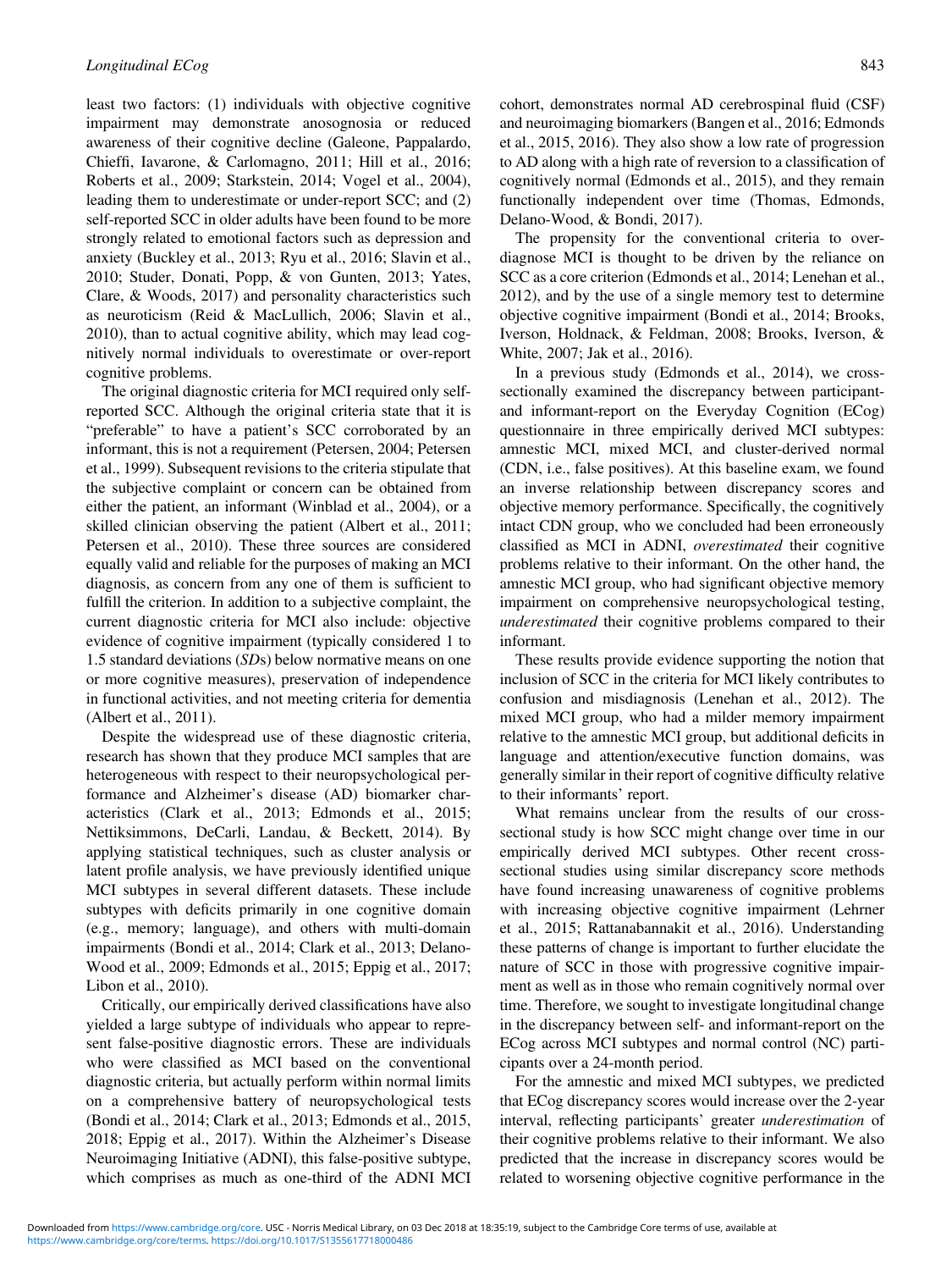amnestic and mixed MCI subtypes. Furthermore, we hypothesized that the CDN and NC groups would be similar, in that both self- and informant-reported SCC would remain consistent over time, resulting in stable ECog discrepancy scores. We expected objective cognitive functioning to remain stable in the CDN and NC groups. Lastly, we hypothesized that increasing ECog discrepancy scores reflecting unawareness would be observed in participants with abnormal CSF AD biomarkers and in those who progressed to AD.

## METHODS

Data were obtained from the ADNI database (adni.loni.usc. edu). ADNI was launched in 2003 by the National Institute on Aging (NIA), National Institute of Biomedical Imaging and Bioengineering (NIBIB), Food and Drug Administration (FDA), private pharmaceutical companies, and non-profit organizations. The primary goal of ADNI is to test whether neuroimaging, other biological markers, and clinical and neuropsychological assessment can be combined to measure the progression of MCI and early AD. ADNI is the result of efforts of many coinvestigators from a range of academic institutions and private corporations, and participants have been recruited from over 50 sites across the United States and Canada. Participants included in ADNI are ages 55 to 90, completed at least 6 years of education, and are free of any significant neurological disease other than AD. All ADNI participants have a study partner who has frequent contact with the participant (an average of 10 hours per week or more) and accompanies the participant to clinic visits. This study was approved by the Institutional Review Boards of all of the participating institutions. Informed written consent was obtained from all participants. For more information, see [www.adni-info.org.](www.adni-info.org)

#### **Participants**

Participants were 475 non-demented ADNI participants (353 with MCI and 122 cognitively normal) from our original sample ( $n = 605$ ; Edmonds et al., [2014\)](#page-10-0) who completed the ECog at their 12-month and 24-month follow-up visits. MCI participants were diagnosed by ADNI based on conventional diagnostic criteria (Petersen et al., [2010\)](#page-11-0). Specific criteria for MCI were: (1) subjective memory complaint reported by participant or study partner; (2) Mini-Mental State Examination (MMSE) score between 24 and 30; (3) global Clinical Dementia Rating Scale (CDR) score of 0.5; (4) abnormal memory function documented by scoring below an education-adjusted cutoff on delayed free recall of Story A from the Wechsler Memory Scale-Revised (WMS-R) Logical Memory II subtest (Wechsler, [1987](#page-11-0)), and (5) general cognition and functional performance sufficiently preserved to an extent that they could not qualify for a diagnosis of AD.

Normal control (NC) participants were individuals who were classified as cognitively normal by ADNI. Criteria for this classification were: (1) no subjective memory complaint;

(2) MMSE score between 24 and 30; (3) global CDR of  $0$ ; (4) intact memory function based on delayed recall of Story A from the WMS-R Logical Memory II; and (5) no significant impairment in cognition or activities of daily living (Petersen et al., [2010\)](#page-11-0). We included only "robust" NC participants in our sample  $(n = 122)$ , which we defined as individuals who had at least one year of follow-up data and who remained classified as cognitively normal by ADNI for the duration of their study participation (up to 8 years of followup).

All MCI participants had been classified into one of three empirically derived cognitive subtypes in our previous study (Edmonds et al., [2014](#page-10-0)). These subtypes were determined by converting each MCI participant's raw score on six neuropsychological variables (two language scores, two attention/executive function scores, and two memory scores) into standardized Z-scores, based on the means and SDs of the robust NC group. The Z-scores were then entered into a hierarchical cluster analysis. Of note, the six neuropsychological variables used in the cluster analysis were from participants' baseline neuropsychological evaluation and were entirely separate from the measures that were used by ADNI to determine whether a participant had a diagnosis of MCI.

#### Materials and Procedure

#### Subjective cognitive complaints

All participants and their study partners completed the ECog at their baseline, 12-month, and 24-month ADNI visits. The ECog assesses an individual's ability to perform everyday tasks relative to 10 years ago. This instrument has been validated in MCI and AD samples, and informant-report on the ECog has been associated with performance on neuropsychological testing and brain volumes in regions important for episodic memory and executive functioning (Farias et al., [2008](#page-10-0), [2013](#page-10-0)). The ECog consists of 39 items rated on the following scale:  $1 = no$  change or actually performs better than 10 years ago;  $2 =$  occasionally performs the task worse than 10 years ago but not all of the time;  $3 =$ consistently performs the task a little worse than 10 years ago;  $4 =$  performs the task much worse than 10 years ago;  $9 =$ do not know (these responses were treated as missing values; on average, self-reports and informant-reports contained 1.4 and 3.1 do not know responses, respectively, across all three time points).

Discrepancy scores on the ECog were calculated for each participant by subtracting the informant's rating from the participant's rating for each individual item. A total discrepancy score was then calculated for each participant by averaging the discrepancy ratings for all 39 items. A positive total discrepancy score indicates that the participant is overreporting or overestimating their cognitive decline relative to their informant, while a negative total discrepancy score indicates that the participant is under-reporting or underestimating their cognitive decline relative to their informant.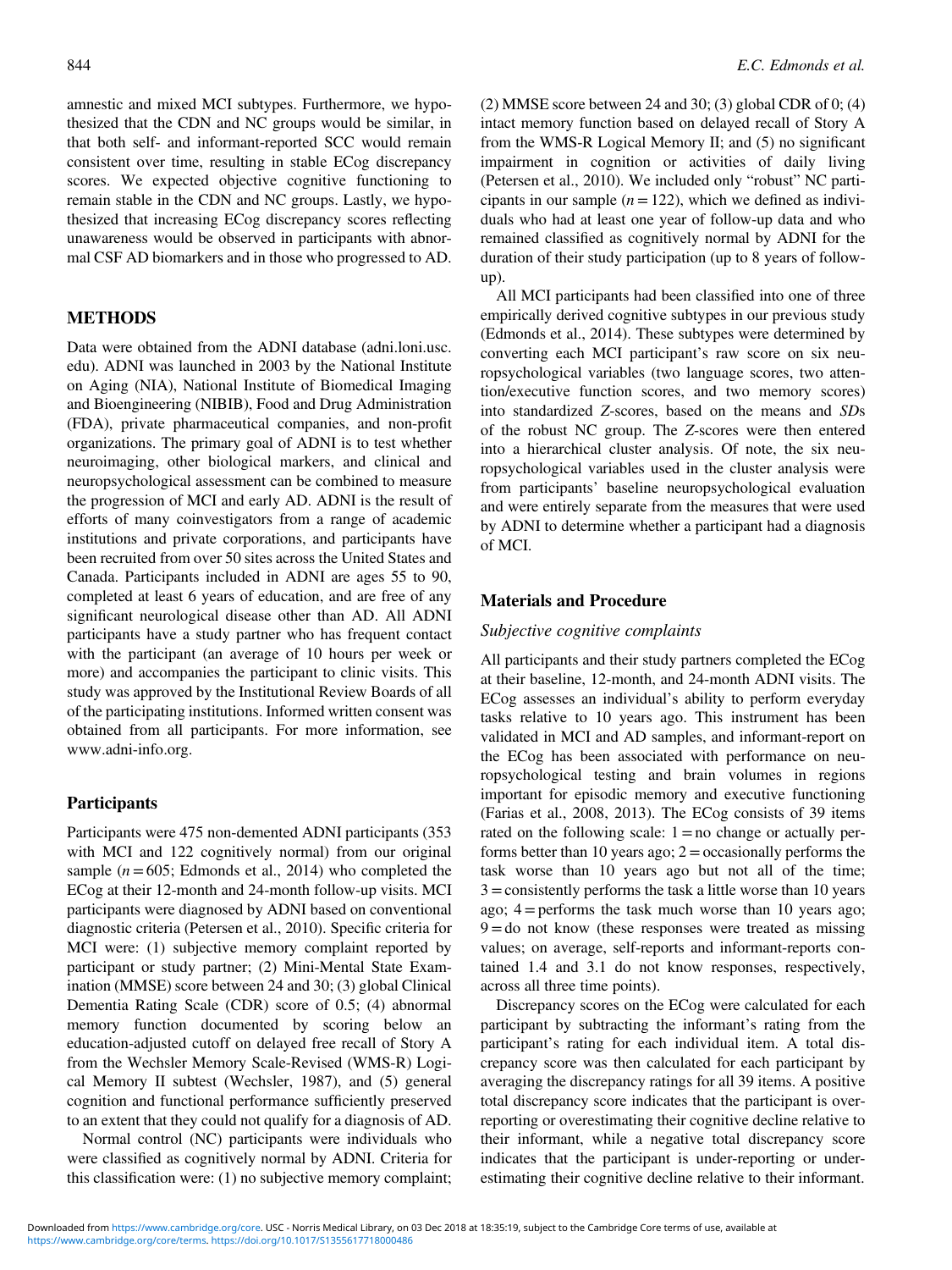## Objective cognitive performance

Objective cognitive performance over time was examined using the following neuropsychological tests: Animal Fluency, total score; 30-item Boston Naming Test (BNT), total score; Trail Making Test (TMT) Parts A & B, time to completion; and Rey Auditory Verbal Learning Test (AVLT) 30 min delayed free recall and recognition. These six neuropsychological variables are the same as those used in the original cluster analysis to determine MCI subtypes (Edmonds et al., [2014\)](#page-10-0). They were selected because they assess three different domains of cognitive ability and they were administered to all ADNI participants. For the current study, three cognitive domain Z-scores were calculated to capture performance within each of the cognitive domains: language (mean Z-score for Animal Fluency and BNT), attention/executive function (mean Z-score for TMT Parts A & B), and memory (mean Z-score for AVLT recall and recognition). We also examined objective cognitive performance on the MMSE, a measure that was not included in the cluster analysis to determine MCI subtypes.

## CSF biomarkers

CSF AD biomarkers, including beta-amyloid  $(A\beta_{1-42})$ , hyperphosphorylated tau (p-tau), and total tau (t-tau), were processed using Roche Elecsys immunoassays. Biomarker positivity was determined by concentration cutoff scores which were optimized for ADNI (Hansson et al., [2018\)](#page-10-0):  $\langle 977 \text{ pg/mL}$  for Aβ<sub>1–42</sub>, > .025 for p-tau/Aβ<sub>1–42</sub>, and > .27 for t-tau/ $A\beta_{1-42}$ .

## Procedure

All ADNI participants completed diagnostic measures (i.e., MMSE, CDR, and WMS-R Logical Memory) at their ADNI screening visit. They then underwent a baseline evaluation, at which point they completed the neuropsychological evaluation and the ECog questionnaire and underwent lumbar puncture for CSF collection. According to the ADNI procedure manuals, the window from screening to baseline was 28 days. Participants were followed longitudinally with repeat assessments every 6 to 12 months.

#### Statistical Analyses

Differences between the four groups (amnestic MCI, mixed MCI, CDN, NC) in demographics and clinical outcome were examined using one-way analyses of variance and chisquares with *post hoc t* test comparisons. Differences in SCC on the ECog (i.e., discrepancy scores, self-report, and informant-report) as well as objective cognitive performance (i.e., cognitive domain Z-scores; MMSE total score) over the 24 month interval were examined using 3 (visit: baseline, 12 months, 24 months) $\times$  4 (group) mixed analyses of covariance (ANCOVAs) controlling for age and education. Post hoc pairwise comparisons were conducted to examine change over time within each group, with Bonferroni

correction for multiple comparisons (3 visits/3 comparisons;  $p = .05/3 = .02$ . A multivariate analysis of covariance (MANCOVA) controlling for age and education was used to examine differences in ECog discrepancy scores between the groups (4 groups/6 comparisons;  $p = .05/6 = .008$ ).

Correlational analysis was used to examine the relationship between change in ECog scores and change in objective cognitive performance; change scores on the ECog and on objective cognitive measures were calculated by subtracting baseline score from score at 24 months. Finally, multivariate analysis of variance (MANOVA) and MANCOVA examined differences in ECog scores between groups based on baseline CSF biomarker positivity (positive vs. negative for each biomarker) and based on clinical outcome (3 groups/3 comparisons;  $p = .05/3 = .02$ ).

# RESULTS

# Characteristics of the Cluster and Normal Control Groups

#### Demographics

Demographic characteristics of the cluster-derived subtypes and NC group are presented in [Table 1.](#page-4-0) There was a significant age difference between groups, as the CDN group was younger than the amnestic MCI, mixed MCI, and NC groups. There was also a significant education difference, with the mixed MCI group being less educated than the CDN and NC groups. There was no significant sex difference between groups.

## Neuropsychological performance

Mean performance for each cluster-derived MCI subtype on the neuropsychological battery at baseline is shown in [Figure 1.](#page-4-0) The pattern of performance in this subsample  $(n = 475)$  is nearly identical to what was observed in the full sample in our previous study ( $n = 605$ ; Edmonds et al., [2014](#page-10-0)). Specifically, the amnestic MCI group demonstrated an isolated memory impairment (scores below 1.5 SD on delayed free recall and recognition); the mixed MCI group showed significant deficits in multiple cognitive domains (scores below 1.5 SD on naming and attention/executive function measures, and below 1.0 SD on animal fluency and delayed free recall); and the CDN group—despite their ADNI MCI diagnosis—performed within normal limits on all six measures.

#### CSF biomarkers

Consistent with our previous study (Edmonds et al., [2014](#page-10-0)), the amnestic and mixed MCI groups had a higher percentage of individuals with positive CSF AD biomarkers relative to the CDN and NC groups, which did not differ from one another; see [Table 1](#page-4-0).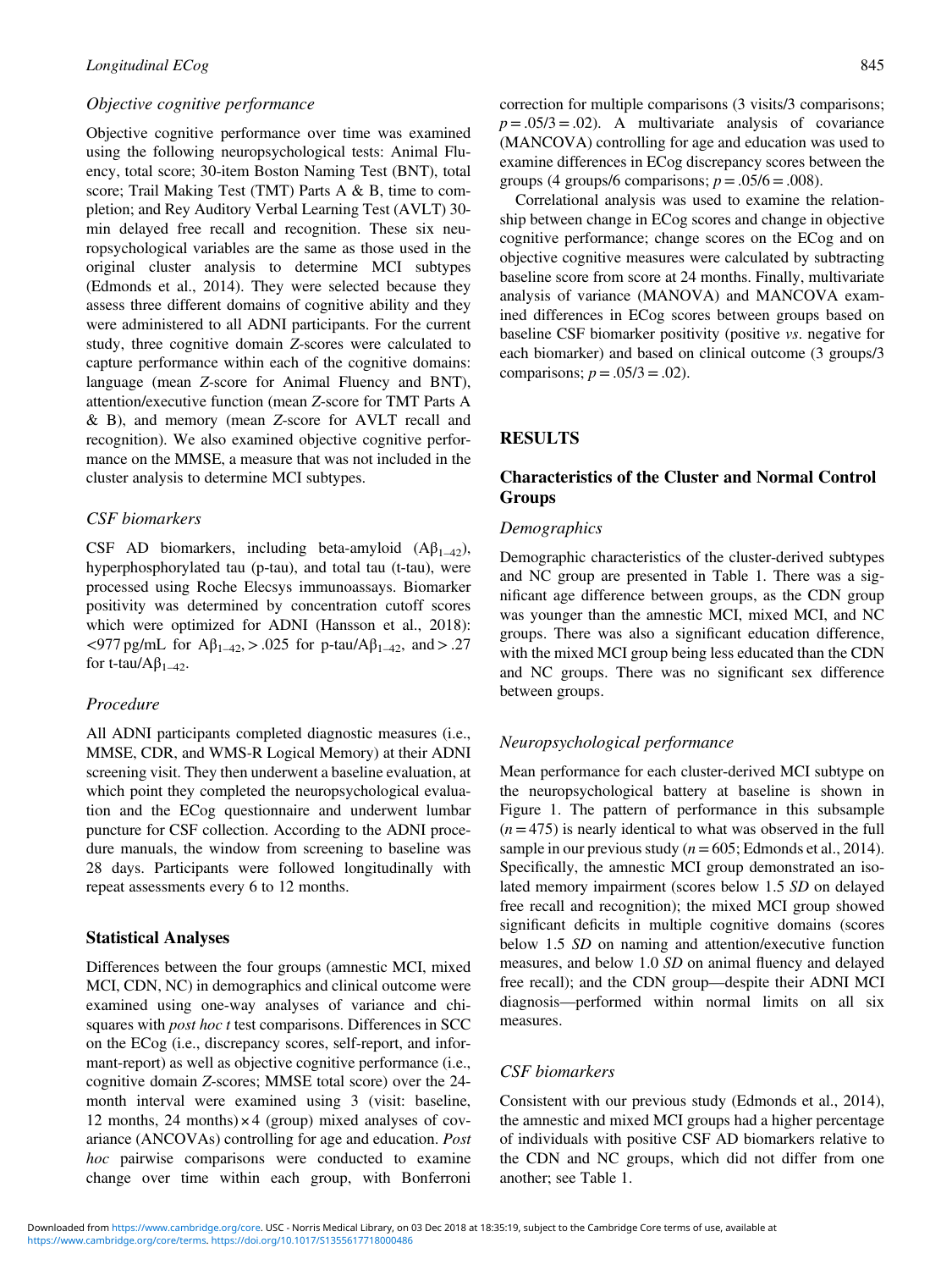|                                 | Amnestic MCI<br>$(n=94)$ | Mixed MCI<br>$(n=107)$ | Cluster-derived<br>normal $(n=152)$ | Normal<br>control $(n = 122)$ | F or $X^2$    | $p$ value  | Effect size                          |
|---------------------------------|--------------------------|------------------------|-------------------------------------|-------------------------------|---------------|------------|--------------------------------------|
| Demographics                    |                          |                        |                                     |                               |               |            |                                      |
| Age $(vears)^a$                 | 72.3(7.4)                | 74.2(7.0)              | 69.1(7.0)                           | 73.2(5.4)                     | $F = 14.70$   | p < .001   |                                      |
| Education (years) $a$           | 16.1(2.6)                | 15.6(2.7)              | 16.7(2.4)                           | 16.7(2.5)                     | $F = 5.15$    | $p = .002$ | $\eta_p^2 = .09$<br>$\eta_n^2 = .03$ |
| Gender (% male)                 | 59.6%                    | 54.2%                  | 52.6%                               | 54.9%                         | $X^2 = 1.17$  | $p = .76$  | $\varphi_c = .05$                    |
| $CSF$ biomarkers <sup>b,c</sup> |                          |                        |                                     |                               |               |            |                                      |
| Low $A\beta_{1-42}$             | 59 (64.1%)               | 68 (68.7%)             | 48 (34.5%)                          | $31(29.2\%)$                  | $X^2 = 51.58$ | p < .001   | $\varphi_c = .34$                    |
| High p-tau/ $A\beta_{1-42}$     | 55 (59.8%)               | 66 (66.7%)             | $37(26.6\%)$                        | 25(23.6%)                     | $X^2 = 64.94$ | p < .001   | $\varphi_c = .39$                    |
| High t-tau/ $A\beta_{1-42}$     | 55 (59.8%)               | 66 (66.7%)             | $39(28.1\%)$                        | 25(23.6%)                     | $X^2 = 62.31$ | p < .001   | $\varphi_c = .38$                    |
| Clinical outcome <sup>b</sup>   |                          |                        |                                     |                               |               |            |                                      |
| Progression to AD               | 21(22.3%)                | 33 (30.8%)             | $5(3.3\%)$                          | $-$ <sup>d</sup>              | $X^2 = 43.77$ | p < .001   | $\varphi_c = .36$                    |
| Reversion to NC                 | $3(3.2\%)$               | $2(1.9\%)$             | 16 (10.5%)                          | $\mathbf{d}$                  |               |            |                                      |

<span id="page-4-0"></span>

| Table 1. Demographic characteristics, CSF biomarkers, and clinical outcome for the cluster groups and NC group |  |  |
|----------------------------------------------------------------------------------------------------------------|--|--|
|                                                                                                                |  |  |

<sup>a</sup>Data are summarized as mean  $(SD)$ .

 $b$ Data are summarized as raw number of participants (% of participants).

"Number of participants in CSF analyses: Amnestic MCI:  $n = 92$ , Mixed MCI:  $n = 99$ , CDN:  $n = 139$ , NC:  $n = 106$ .

<sup>d</sup>The NC group was not included in this analysis since NC participants were selected on the basis of remaining normal (did not progress/revert) throughout the course of their participation in ADNI.



Fig. 1. Neuropsychological performance for the cluster-derived MCI subtypes. Error bars denote standard error of the mean. BNT=Boston Naming Test; TMT =Trail Making Test; AVLT =Rey Auditory Verbal Learning Test; CDN = clusterderived normal.

#### Clinical outcome

At the 24-month follow-up visit, 59 of the participants were diagnosed with probable AD based on the National Institute of Neurological and Communicative Disorders and Stroke and the Alzheimer's Disease and Related Disorders Association (NINCDS/ADRDA) criteria, and another 21 participants reverted to a classification of cognitively normal (i.e., no longer met ADNI criteria for a diagnosis of MCI); see Table 1. There were no differences in demographics between those who progressed to AD, reverted to normal, or remained diagnosed with MCI.

## Longitudinal Discrepancy Scores on ECog

Analyses of change in ECog discrepancy scores over time using a  $3 \times 4$  mixed ANCOVA with age and education as



Fig. 2. Mean ECog discrepancy score for the cluster-derived MCI subtypes and NC participants at baseline, 12 months, and 24 months. Error bars denote standard error of the mean.  $CDN = cluster-derived normal; NC = normal control.$ 

covariates revealed a significant main effect of group (F  $(3,469) = 15.5; p < .001; \eta_p^2 = .09$  and a significant interaction between visit and group  $(F(5.9, 915.1) = 7.70; p < .001;$  $\eta_p^2$ =.05); see Figure 2. *Post hoc* pairwise comparisons showed that ECog discrepancy scores were significantly lower (i.e., greater underestimation of cognitive decline) at 24 months compared to baseline for the amnestic MCI  $(p=.001)$  and mixed MCI  $(p < .001)$  subtypes. The mixed MCI subtype also exhibited a significant decrease from 12 to 24 months ( $p = .001$ ). ECog discrepancy scores did not significantly differ over time for the CDN or NC groups.

A MANCOVA controlling for age and education compared ECog discrepancy scores between groups. Results showed that the amnestic MCI group had lower discrepancy scores than the CDN and NC groups at all time points  $(p's < .001)$ , and lower discrepancy scores than the mixed MCI group at baseline  $(p < .001)$  and 12 months  $(p = .009; )$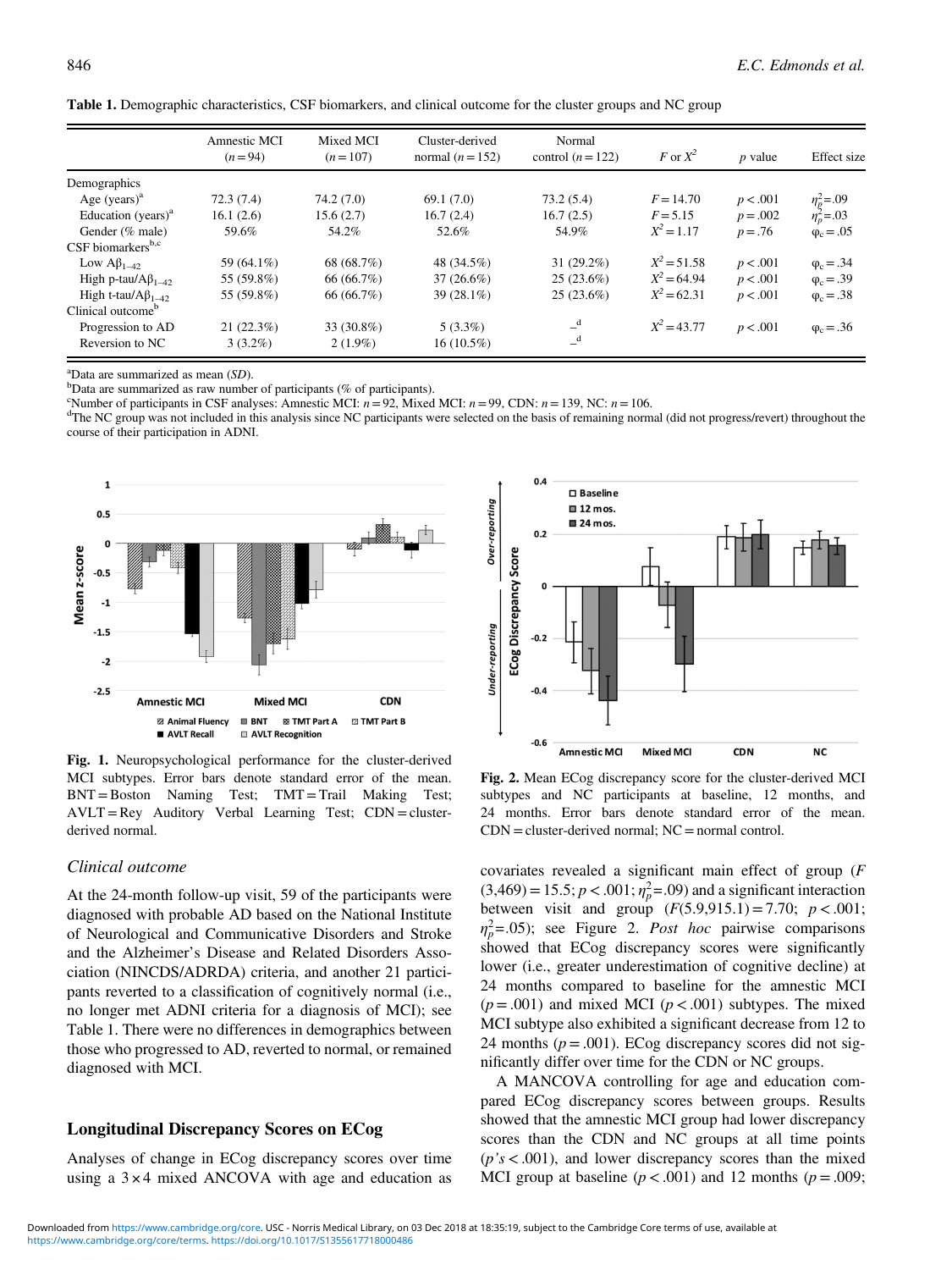trend significance level with Bonferroni correction). The amnestic and mixed MCI groups did not differ at 24 months. The mixed MCI group had lower discrepancy scores than the NC group at 12 months  $(p=.009;$  trend significance level with Bonferroni correction), and lower discrepancy scores than the CDN and NC group at 24 months ( $p's < .001$ ). The CDN and NC groups did not differ at any time point.

# Longitudinal Self-report and Informant-report on ECog

To examine the nature of the discrepancy in ECog scores, analyses of change were also conducted separately for selfand informant-report. For self-reported SCC, a  $3 \times 4$  mixed ANCOVA with age and education as covariates revealed a significant main effect of group  $(F(3,469) = 31.6; p < .001;$  $\eta_p^2$ =.17), but no significant main effect of visit, and no interaction between visit and group; see Figure 3A. Post hoc



Fig. 3. Mean (A) self-reported and (B) informant-reported ECog score for the cluster-derived MCI subtypes and NC participants at baseline, 12 months, and 24 months. Error bars denote standard error of the mean.  $CDN =$  cluster-derived normal;  $NC =$  normal control.

pairwise comparisons showed no significant change in selfreported SCC over time for any group.

In contrast, for informant-reported SCC, a  $3 \times 4$  mixed ANCOVA with age and education as covariates revealed a significant main effect of group  $(F(3,469)=61.47; p < .001;$  $\eta_p^2$ =.28) and a significant interaction between visit and group  $(F(5.8, 904.1) = 11.36; p < .001; \eta_p^2 = .07)$ ; see Figure 3B. *Post* hoc pairwise comparisons showed a significant stepwise increase in informant-reported SCC from baseline to 24 months for both amnestic and mixed subtypes ( $p$ 's < .001). Specifically, the mixed MCI subtype showed an increase in informant-reported SCC from baseline to 12 months ( $p = .009$ ) and both the amnestic and mixed MCI groups showed an increase from 12 to 24 months ( $p$ 's  $\leq$ .001). There was no significant change in informant-reported SCC over time for the CDN or NC groups.

## Longitudinal Objective Cognitive Performance

#### Language domain

Analysis of change in the language domain over time using a 3 × 4 mixed ANCOVA with age and education as covariates revealed a significant main effect of group (F  $(3,459) = 109.29$ ;  $p < .001$ ;  $\eta_p^2 = .42$ ) and a significant interaction between visit and group  $(F(5.7, 865.1) = 4.16; p = .001;$  $\eta_p^2$ =.03); see [Figure 4A](#page-6-0). *Post hoc* pairwise comparisons indicated a decline in performance from 12 to 24 months in amnestic MCI ( $p = .002$ ) and mixed MCI ( $p < .001$ ). The CDN group's performance remained stable over time. The NC group's performance improved from baseline to 12 months  $(p = .008)$  and returned to baseline at 24 months.

#### Attention/executive function domain

Analysis of change in the attention/executive function domain over time revealed a significant main effect of group (F  $(3,453) = 79.94$ ;  $p < .001$ ;  $\eta_p^2 = .35$ ) and a significant interaction between visit and group  $(F(5.4,812.1) = 3.11; p = .007;$  $\eta_p^2$ =.02); see [Figure 4B](#page-6-0). *Post hoc* pairwise comparisons indicated a decline in performance from baseline to 24 months in the amnestic MCI group ( $p = .02$ ). Performance in the mixed MCI, CDN, and NC groups remained stable over time.

#### Memory domain

Analysis of change in the memory domain over time revealed a significant main effect of group  $(F(3,459) = 114.25;$  $p < .001$ ;  $\eta_p^2 = .43$ ) and a significant interaction between visit and group  $(F(5.9,899.6) = 2.47; p = .02; \eta_p^2 = .02)$ ; see [Figure 4C](#page-6-0). Post hoc pairwise comparisons indicated a decline in performance in the mixed MCI group from baseline to 12 months  $(p=.01)$  and from baseline to 24 months  $(p = .001)$ . The CDN group showed a decline from baseline to 24 months ( $p = .001$ ) and from 12 to 24 months ( $p = .02$ ); however, it should be noted that their performance at all time points was still well within the normal range. Performance in the amnestic MCI and NC groups remained stable over time.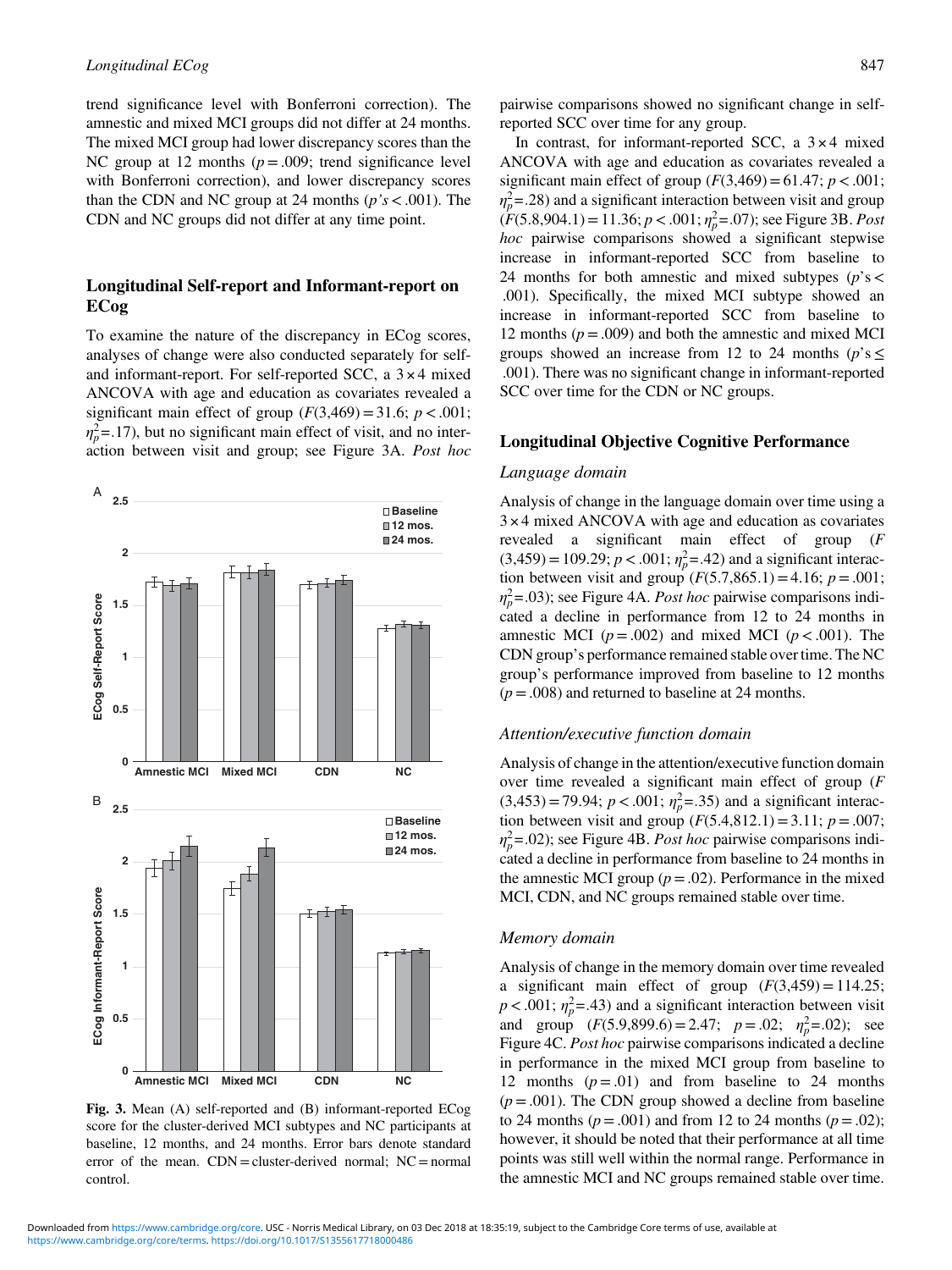<span id="page-6-0"></span>

Fig. 4. Mean (A) language domain Z-score, (B) attention/executive function domain z-score, (C) memory domain Z-score, and (D) MMSE total score for the cluster-derived MCI subtypes and NC participants at baseline, 12 months, and 24 months. Error bars denote standard error of the mean. MMSE = Mini-Mental State Examination; CDN = cluster-derived normal; NC = normal control.

## **MMSE**

Analysis of change in MMSE scores over time revealed a significant main effect of group  $(F(3,463) = 48.17; p < .001;$  $\eta_p^2$ =.24) and a significant interaction between visit and group  $(F(5.7,878.5) = 9.06; p < .001; \eta_p^2 = .06)$ ; see Figure 4D. *Post* hoc pairwise comparisons indicated a stepwise decrease in MMSE scores from baseline to 24 months for the amnestic and mixed MCI subtypes ( $p$ 's < .001). Specifically, there was a decrease in MMSE scores from baseline to 12 months for both amnestic MCI ( $p < .001$ ) and mixed MCI ( $p = .02$ ), and a decrease from 12 to 24 months for the mixed MCI subtype  $(p < .001)$ . Neither the CDN nor NC groups exhibited a significant change in MMSE scores over time.

# Relationship Between ECog Scores and Objective Cognitive Performance Over Time

Correlational analysis revealed a significant relationship between increasing ECog discrepancy scores (indicating greater underestimation of cognitive decline) and decreasing objective cognitive performance over time in amnestic MCI (language domain:  $r = .25$ ;  $p = .02$ ; MMSE:  $r = .25$ ;  $p = .02$ ) and mixed MCI (attention/executive function domain:

 $r = .27$ ;  $p = .006$ ; MMSE:  $r = .30$ ;  $p = .002$ ). There were no significant correlations in the CDN or NC groups.

Correlations were also used to examine self- and informantreport separately. There were no significant relationships between change in self-reported SCC and change in objective cognitive performance in any of the groups. In contrast, increasing informant-reported SCC were related to decreasing objective cognitive performance in the amnestic MCI (language domain:  $r = -0.34$ ;  $p = 0.001$ ; attention/executive function domain:  $r = -0.28$ ;  $p = 0.008$ ; memory domain:  $r = -0.28$ ;  $p = 0.009$ ; MMSE:  $r=-.33$ ;  $p=.001$ ) and mixed MCI groups (language domain:  $r = -0.27$ ;  $p = 0.006$ ; attention/executive function domain:  $r = -0.35$ ;  $p < .001$ ; MMSE:  $r = -.32$ ;  $p = .001$ ); there was also a significant correlation in the CDN group (memory domain:  $r = -.23$ ;  $p < .005$ ), although objective performance remained within normal limits. There were no significant correlations with informant-report in the NC group.

# Relationship Between ECog Scores and CSF **Biomarkers**

Analyses using MANCOVA with age and gender as covariates showed that participants positive for CSF AD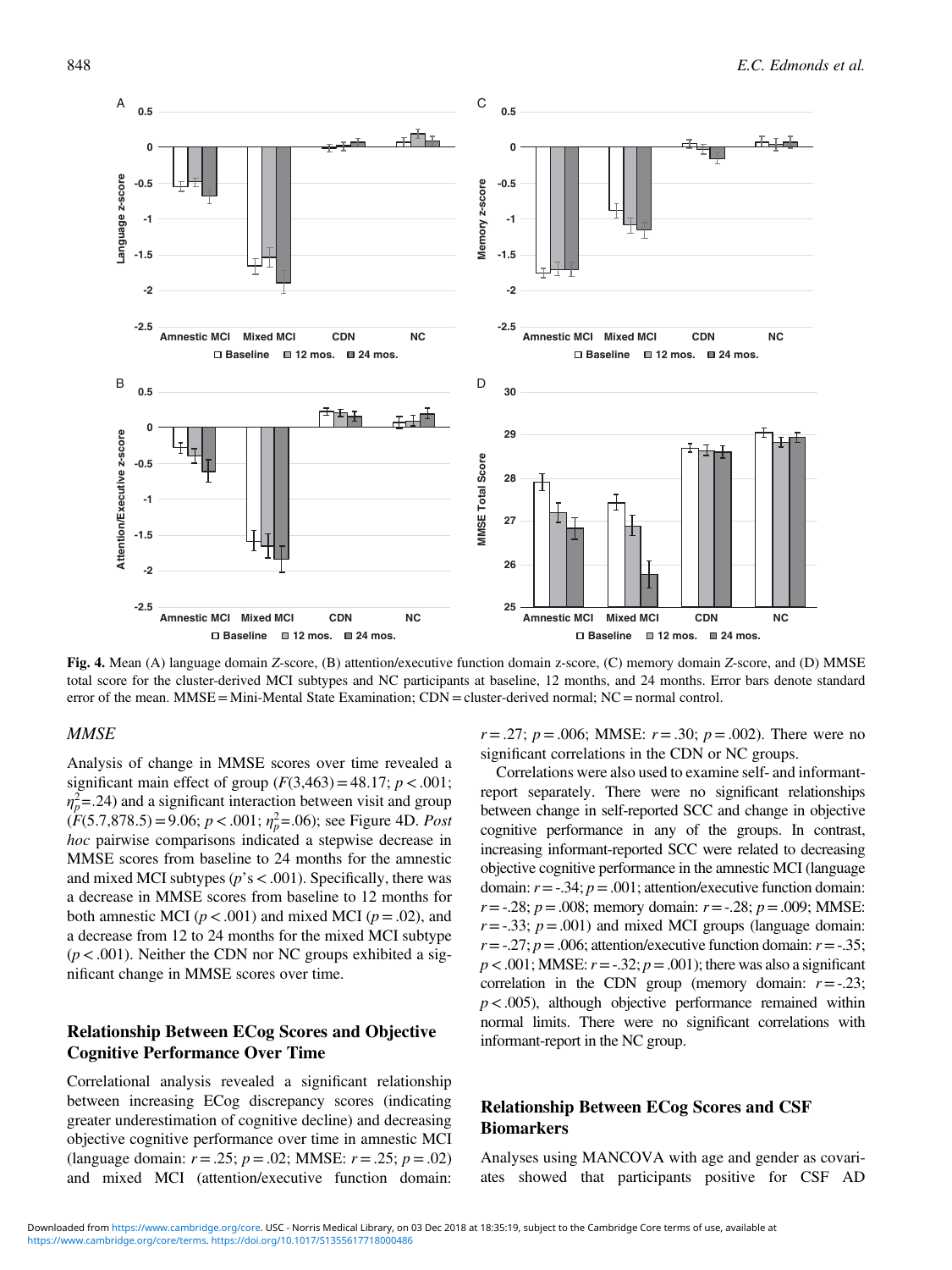biomarkers at baseline had increasing ECog discrepancy scores over time (indicating greater underestimation of cognitive decline) relative to those who were biomarker negative  $(A\beta_{1\rightarrow 2}; F(1,432) = 29.96; p < .001; \eta_p^2 = .07; p$ -tau/ $A\beta_{1\rightarrow 2}; F$  $(1,432) = 23.93;$   $p < .001;$   $\eta_p^2 = .05;$  t-tau/A $\beta_{1-42}:$  F  $(1,432) = 23.78; p < .001; \eta_p^2 = .05$ ; see Figure 5. Specifically, informant-reported SCC increased over time in those who were biomarker positive  $(A\beta_{1-42}: F(1,432) = 40.55; p < .001;$  $\eta_p^2$ =.09; p-tau/A $\beta_{1-42}$ :  $F(1,433)$ =31.40;  $p < .001$ ;  $\eta_p^2$ =.07; t-tau/A $\beta_{1-42}$ :  $F(1,433) = 32.21$ ;  $p < .001$ ;  $\eta_p^2 = .07$ ), while change in self-reported SCC did not differ between the positive and negative groups.

# Relationship Between ECog Scores and Clinical Outcome

A MANOVA showed that the participants who were diagnosed with AD at 24 months  $(n= 59)$  demonstrated increasing ECog discrepancy scores over time (indicating greater underestimation of cognitive decline) relative to those who reverted to cognitively normal  $(n=21)$  or remained diagnosed with MCI ( $n = 268$ ) during the 24 month period (F)  $(2,467) = 56.39$ ;  $p < .001$ ;  $\eta_p^2 = .20$ ). Specifically, informantreported SCC increased more over time in those who progressed to AD ( $F(2,467) = 66.01$ ;  $p < .001$ ;  $\eta_p^2 = .22$ ), while change in self-reported SCC did not differ between groups.

#### DISCUSSION

We examined longitudinal change in the discrepancy between self- and informant-reported SCC on the ECog in empirically derived MCI subtypes and cognitively normal groups. For participants who were categorized as amnestic or mixed MCI based on their baseline neuropsychological test performance, results showed increasing ECog discrepancy



Fig. 5. Mean ECog discrepancy score for participants who were positive or negative at baseline for CSF AD biomarkers  $A\beta_{1-42}$ and p-tau/A $\beta_{1-42}$ . (Findings for t-tau/A $\beta_{1-42}$  are not shown, as they were nearly identical to p-tau/ $A\beta_{1-42}$ .) Error bars denote standard error of the mean.

scores over the 24-month period. This disparity was driven by an increase in informant-reported SCC despite stable selfreported SCC. There was a striking inverse relationship between increasing ECog discrepancy scores (indicating greater underestimation of cognitive decline) and decreasing performance on objective cognitive testing in both the amnestic and mixed MCI subtypes. This finding is consistent with a previous study which found that informant-reported, but not self-reported, subjective memory complaints were related to patients' objective memory performance and integrity of medial temporal lobe structures (Fyock & Hampstead, [2015\)](#page-10-0). Results of the current study also showed that increasing unawareness was associated with CSF AD biomarker positivity and progression to a diagnosis of AD.

Taken together, the findings demonstrate that MCI participants' underappreciation of their cognitive deficits at baseline progressively worsened over the 24 months of follow-up. In stark contrast, participants who were determined to be cognitively normal on neuropsychological testing had a tendency to over-report cognitive difficulty at all three time points, with remarkable consistency in both selfand informant-report over time. This pattern was seen for both the robust NC group and for the CDN group—a large subtype of ADNI participants who have been intensively studied by our group and appear to be misdiagnosed with MCI based on conventional diagnostic criteria (Bangen et al., [2016;](#page-10-0) Bondi et al., [2014;](#page-10-0) Edmonds et al., [2014, 2015](#page-10-0), [2016](#page-10-0); Eppig et al., [2017;](#page-10-0) Thomas et al., [2017](#page-11-0)).

Findings from the current study extend those of our previous cross-sectional ECog study—which suggested that SCC contribute to misdiagnosis of MCI (Edmonds et al., [2014\)](#page-10-0)—in several ways. First, they demonstrate that selfreported SCC are even more misleading in later stages of MCI since individuals who decline cognitively are increasingly likely to under-report cognitive problems. Support for this interpretation comes from a recent study in the ADNI cohort which found that anosognosia was associated with conversion from MCI to AD within 5 years (Gerretsen et al., [2017\)](#page-10-0), as well as a large longitudinal study of older adults  $(n = 2092)$  which found that awareness of memory impairment begins to decline 2–3 years before dementia onset and is associated with several different types of dementia-related neuropathologies (Wilson et al., [2015\)](#page-11-0).

The finding of more profound anosognosia over time in the amnestic and mixed MCI subtypes is also consistent with a longitudinal study showing that increasing unawareness was related to cognitive decline over a 24-month period (Silva et al., [2016\)](#page-11-0), and a cross-sectional study showing that the discrepancy between self- and informant-reported cognitive decline increased along the diagnostic continuum from cognitively normal to MCI to AD (Rattanabannakit et al., [2016](#page-11-0)).

Reduced insight into one's cognitive abilities has been linked specifically to decline in episodic memory, with one study showing decreased self-awareness between diagnostic groups, from non-amnestic MCI (who tended to over-report cognitive problems, similar to normal controls), to amnestic MCI, to AD (Lehrner et al., [2015\)](#page-11-0). We were unable to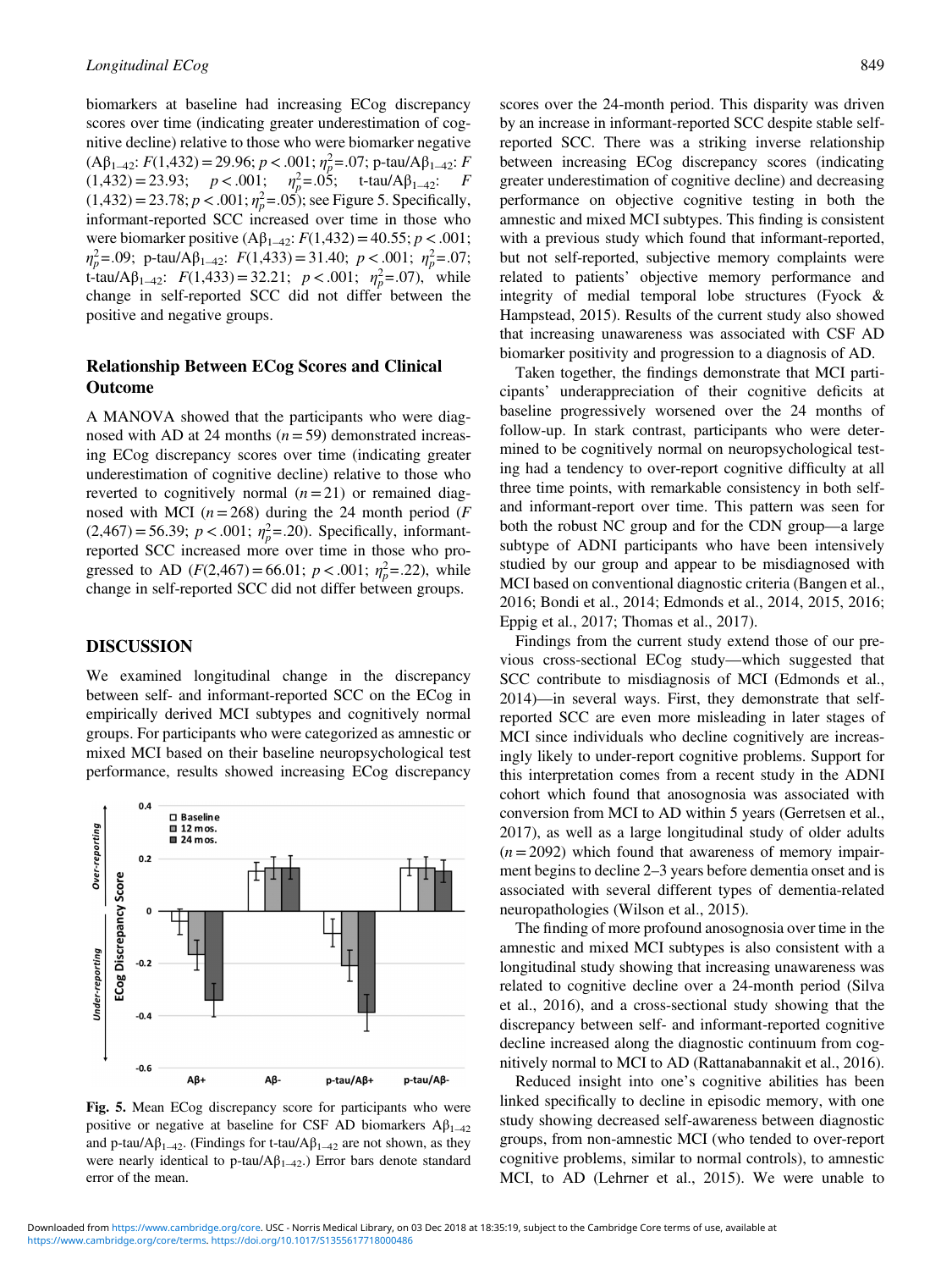examine a non-amnestic MCI subtype in the current study, as ADNI enrolls primarily amnestic MCI. However, the reported relationship between insight and episodic memory could help explain our somewhat counterintuitive finding of better insight in the mixed MCI subtype relative to amnestic MCI at baseline and 12 months. At these first two time points, the mixed MCI group's memory impairment was less severe than the amnestic-only MCI group, and their self-reported SCC were fairly consistent with their informants' report. By 24 months, however, the mixed MCI and amnestic MCI groups no longer differed in their level of under-reporting on the ECog, secondary to progressive cognitive decline in the mixed MCI subtype, including a decline in episodic memory abilities.

Another major way in which the current study contributes to the broader literature on SCC is by showing that the CDN group did not differ from the robust NC group in terms of self-reported SCC, informant-reported SCC, or objective cognitive performance at any time point. These results add to the accumulating body of evidence that the CDN group which accounts for a significant proportion of the ADNI MCI cohort—represents false-positive diagnostic errors (Bangen et al., [2016;](#page-10-0) Bondi et al., [2014;](#page-10-0) Edmonds et al., [2014](#page-10-0), [2015](#page-10-0), [2016;](#page-10-0) Eppig et al., [2017](#page-10-0); Thomas et al., [2017](#page-11-0)). Previous studies have suggested that MCI patients have intact awareness of their cognitive abilities (for review, see Piras, Piras, Orfei, Caltagirone, & Spalletta, [2016](#page-11-0)), which appears contrary to our results. However, the likely inclusion of a significant number of cognitively normal false-positive individuals in other MCI samples would contribute to these discrepant findings.

Other researchers have also highlighted the unacceptably high rate of diagnostic errors resulting from conventional diagnostic criteria for MCI. For example, Lenehan et al. [\(2012\)](#page-11-0) concluded that SCC should be discarded from the diagnostic criteria for MCI after showing that they resulted in elevated rates of both false negative (62% error rate) and false positive (20% error rate) classifications. While current findings suggest informant-reported SCC have more utility in tracking objective cognitive impairment, including this as a criterion in the diagnosis of MCI would be problematic for patients who lack a knowledgeable informant.

Along with self-reported SCC, the other major contributor to diagnostic inaccuracy is basing the criterion of "objective cognitive impairment" on only one memory test. This method results in very high rates of false positive errors (Brooks et al., [2007](#page-10-0), [2008;](#page-10-0) de Rotrou et al., [2005](#page-10-0); Klekociuk, Summers, Vickers, & Summers, [2014](#page-10-0)), with one longitudinal study noting that the rate of reversion or "recovery" from MCI back to cognitively normal after 12 months was as high as 48% (de Rotrou et al., [2005\)](#page-10-0). Our contention based on several recent studies is that using comprehensive neuropsychological assessment and removing the subjective component of the diagnostic process dramatically improves the sensitivity and specificity of MCI diagnosis, leading to stronger relationships with CSF AD biomarkers (Bondi et al., [2014\)](#page-10-0), regional gray matter atrophy in temporal lobe regions

(Goerlich et al., [2017\)](#page-10-0), and rates of progression to AD (Bondi et al., [2014](#page-10-0); Jak et al., [2016](#page-10-0)).

The consistent over-reporting of SCC in the CDN and NC groups, despite normal objective cognition over time, suggests that self-reported SCC do not predict impending cognitive decline within a 24-month period. This finding appears to be somewhat at odds with a body of literature showing that self-reported SCC may have prognostic value for predicting future dementia in cognitively normal individuals, although many of these studies examined a longer follow-up interval. For example, a meta-analysis of 28 studies found that older adults with subjective memory complaints but no objective impairment were more likely than those without complaints to develop dementia over 4 years (conversion rate of 2% vs. 1%) (Mitchell, Beaumont, Ferguson, Yadegarfar, & Stubbs, [2014\)](#page-11-0).

Other research has shown that SCC may occur even earlier in the disease process, with one study finding that selfreported subjective memory complaints (which were present in 56% of the elderly sample) increased one's risk for future cognitive impairment, and these complaints preceded a diagnosis of MCI by over 9 years (Kryscio et al., [2014](#page-10-0)). Although a recent review of the literature found that selfreported SCC were associated with an increased risk of progression to dementia, the authors (Mendonca, Alves, & Bugalho, [2016\)](#page-11-0) emphasized that SCC should not be overinterpreted as a harbinger for cognitive decline. Importantly, they noted the very high prevalence of SCC in communitydwelling older adults (prevalence of approximately 50% to 60%) and state that the vast majority of participants with cognitive complaints do not progress to cognitive impairment (Mendonca et al., [2016](#page-11-0)).

Despite the reported sensitivity (but presumably very low specificity) of self-reported SCC in cognitively normal individuals, these complaints appear to become less useful as cognitive impairment progresses and, based on our results, eventually become misleading. The changing utility of SCC were demonstrated in a study (Wolfsgruber et al., [2014\)](#page-11-0) which found that memory complaints were associated with increased risk for AD in individuals with very mild memory impairment; however, they became less predictive at later stages of MCI, and in fact the highest rate of conversion to AD was seen in participants who had objective memory impairment but reported no memory complaints.

Another study suggested that this transition in awareness may be specific to those individuals harboring amyloid pathology in the brain (Vannini et al., [2017\)](#page-11-0). This study found that cognitively normal individuals with increased amyloid pathology demonstrated heightened awareness (hypernosognosia), while MCI patients with increased amyloid pathology demonstrated impaired awareness (anosognosia); normal insight was seen in MCI patients with low levels of amyloid (Vannini et al., [2017](#page-11-0)). In the current study, when biomarker status was examined agnostic to diagnostic group, participants who were positive for CSF AD biomarkers showed increasing levels of unawareness over time, while those who were biomarker negative showed stable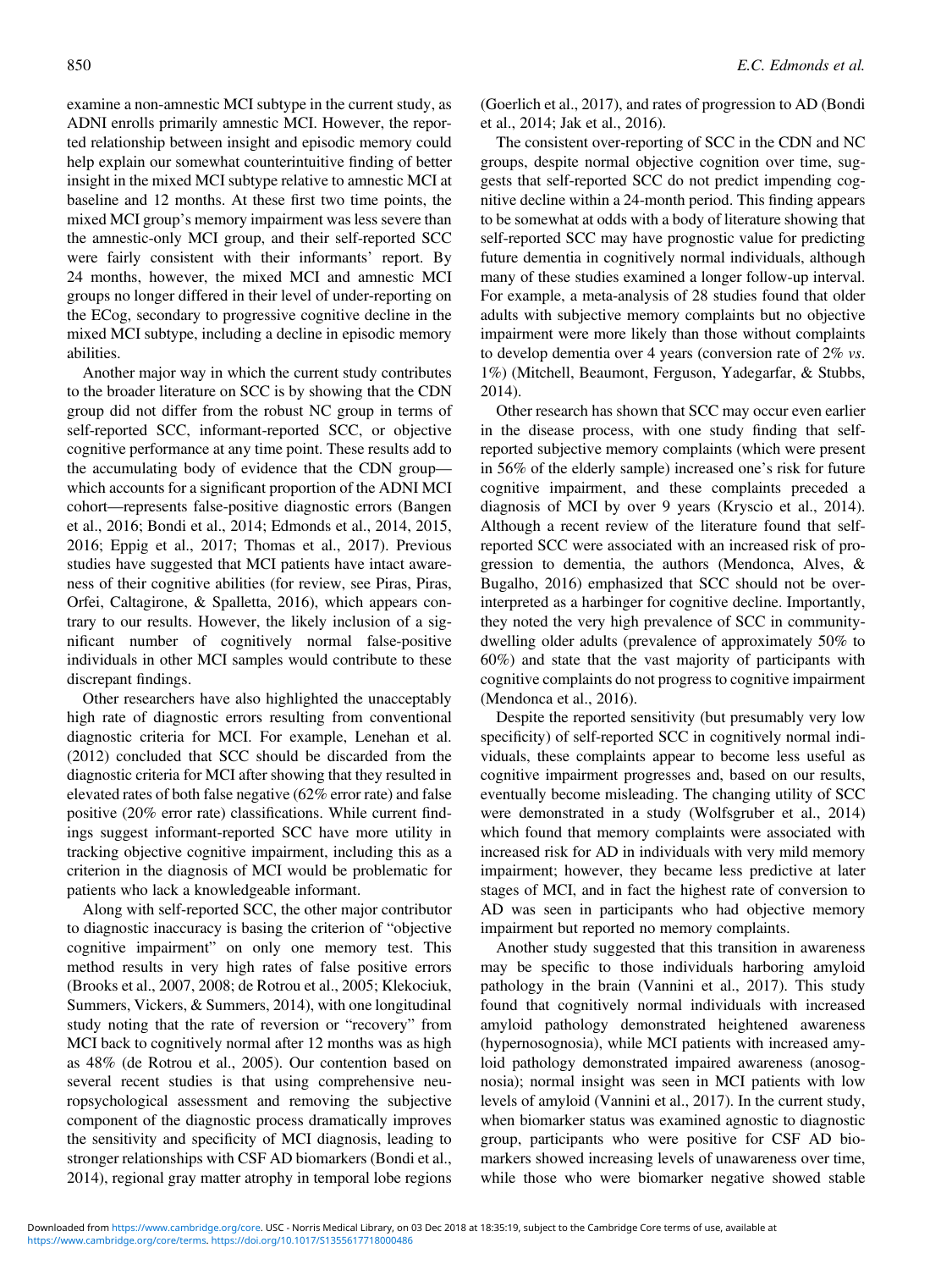<span id="page-9-0"></span>levels of awareness. The suggested "flip" in awareness over the course of the disease could potentially reconcile the discrepant literature with regard to the utility of self-reported SCC, although it is unclear how to determine the specific point at which this transition in awareness occurs. What is clear from the current study and the existing literature, however, is that self-reported SCC have no place in the diagnostic criteria for MCI.

Other studies have found no relationship between memory complaints and amyloid pathology. Data from the Australian Imaging, Biomarkers and Lifestyle (AIBL) study found no evidence of a relationship between amyloid level and self- or informant-reported SCC (Hollands et al., [2015\)](#page-10-0); nor did a large meta-analysis of 55 studies by Jansen et al. ([2015\)](#page-10-0), which concluded that cognitively normal and SCC groups did not differ in amyloid positivity rates, suggesting that the presence of SCC in a memory clinic population is not associated with increased risk of AD. Additionally, Wilson and colleagues (2015) showed that transactive response DNA-binding protein 43 (TDP-43), tau tangles, and gross cerebral infarcts were the pathologies associated with development of anosognosia a few years before a diagnosis of dementia. This was not examined in the current study, as ADNI's biomarker characterization does not capture TDP-43 pathology and incompletely addresses vascular pathology.

A caveat of the current study is the inherent limitation of using informant-report as a measure of a participant's functioning, given that an informant's perspective could be biased by several variables. These include the nature of the relationship between participant and informant, the amount of time spent together, emotional factors such as level of caregiver burden, the informant's cognitive status, recall bias, or any motivator that an informant might have to make the participant appear more or less impaired. Data were not available to examine the effect of these informant characteristics on SCC. Nevertheless, informant-report on the ECog did correspond with the pattern of objective cognitive performance observed over time in each group, indicating that informant-report is valid for the purpose of determining participants' level of awareness via discrepancy scores.

Another caveat is that results are reported at a group level and, given individual variability, there may be cases were self-reported SCC have utility at an individual level. Nevertheless, the stronger relationship between informant-reported SCC and progression to AD, coupled with the lack of relationship between self-reported SCC with objective cognition and progression, indicates that informant-report should be prioritized whenever possible.

A final limitation of this study is the lack of assessment of visuospatial functioning, as some patients may show prominent visuospatial impairment and previous research has identified a visuospatial MCI subtype (Clark et al., [2013](#page-10-0)). However, visuospatial measures in ADNI are limited, and those that are available have psychometric properties that limit their ability to discriminate between normal and mildly impaired individuals (e.g., ceiling effect; Eppig et al., 2017).

Strengths and unique aspects of this study include the longitudinal use of ECog discrepancy scores to quantify awareness over time, the examination of well-characterized, empirically derived MCI subtypes, and the inclusion of a robust normative reference group. Our results demonstrate that self-reported SCC become increasingly misleading as objective cognitive impairment becomes more pronounced. Through removal of self-reported SCC from the criteria for MCI and increased use of comprehensive neuropsychological assessment, diagnostic accuracy can be improved. Such improvements are critical both for the purposes of providing patients with an accurate clinical diagnosis, and for selecting appropriate participants for research studies and clinical trials of MCI.

## ACKNOWLEDGMENTS

Funding/Support: This work was supported by the Alzheimer's Association (AARG-17-500358 to E.C.E.; AARF-17-528918 to K. R.T.), the U.S. Department of Veterans Affairs Clinical Sciences Research and Development Service (Career Development Award-2 1IK2 CX001415 to E.C.E.), and the NIH (R01 AG049810 to M.W. B.; K24 AG026431 to M.W.B.; P50 AG05131 to D.R.G.). Data collection and sharing for this project was funded by the Alzheimer's Disease Neuroimaging Initiative (ADNI) (National Institutes of Health Grant U01 AG024904) and DOD ADNI (Department of Defense award number W81XWH-12-2-0012). ADNI is funded by the National Institute on Aging, the National Institute of Biomedical Imaging and Bioengineering, and through generous contributions from the following: AbbVie, Alzheimer's Association; Alzheimer's Drug Discovery Foundation; Araclon Biotech; BioClinica, Inc.; Biogen; Bristol-Myers Squibb Company; CereSpir, Inc.; Cogstate; Eisai Inc.; Elan Pharmaceuticals, Inc.; Eli Lilly and Company; EuroImmun; F. Hoffmann-La Roche Ltd and its affiliated company Genentech, Inc.; Fujirebio; GE Healthcare; IXICO Ltd.; Janssen Alzheimer Immunotherapy Research & Development, LLC.; Johnson & Johnson Pharmaceutical Research & Development LLC.; Lumosity; Lundbeck; Merck & Co., Inc.; Meso Scale Diagnostics, LLC.; NeuroRx Research; Neurotrack Technologies; Novartis Pharmaceuticals Corporation; Pfizer Inc.; Piramal Imaging; Servier; Takeda Pharmaceutical Company; and Transition Therapeutics. The Canadian Institutes of Health Research is providing funds to support ADNI clinical sites in Canada. Private sector contributions are facilitated by the Foundation for the National Institutes of Health ([www.fnih.org\)](www.fnih.org). The grantee organization is the Northern California Institute for Research and Education, and the study is coordinated by the Alzheimer's Therapeutic Research Institute at the University of Southern California. ADNI data are disseminated by the Laboratory for Neuro Imaging at the University of Southern California.

#### REFERENCES

Albert, M.S., DeKosky, S.T., Dickson, D., Dubous, B., Feldman, H. H., Fox, N.C., … Phelps, C.H. (2011). The diagnosis of mild cognitive impairment due to Alzheimer's disease: Recommendations from the National Institute on Aging-Alzheimer's Association workgroups on diagnostic guidelines for Alzheimer's disease. Alzheimer's & Dementia, 7, 270–279.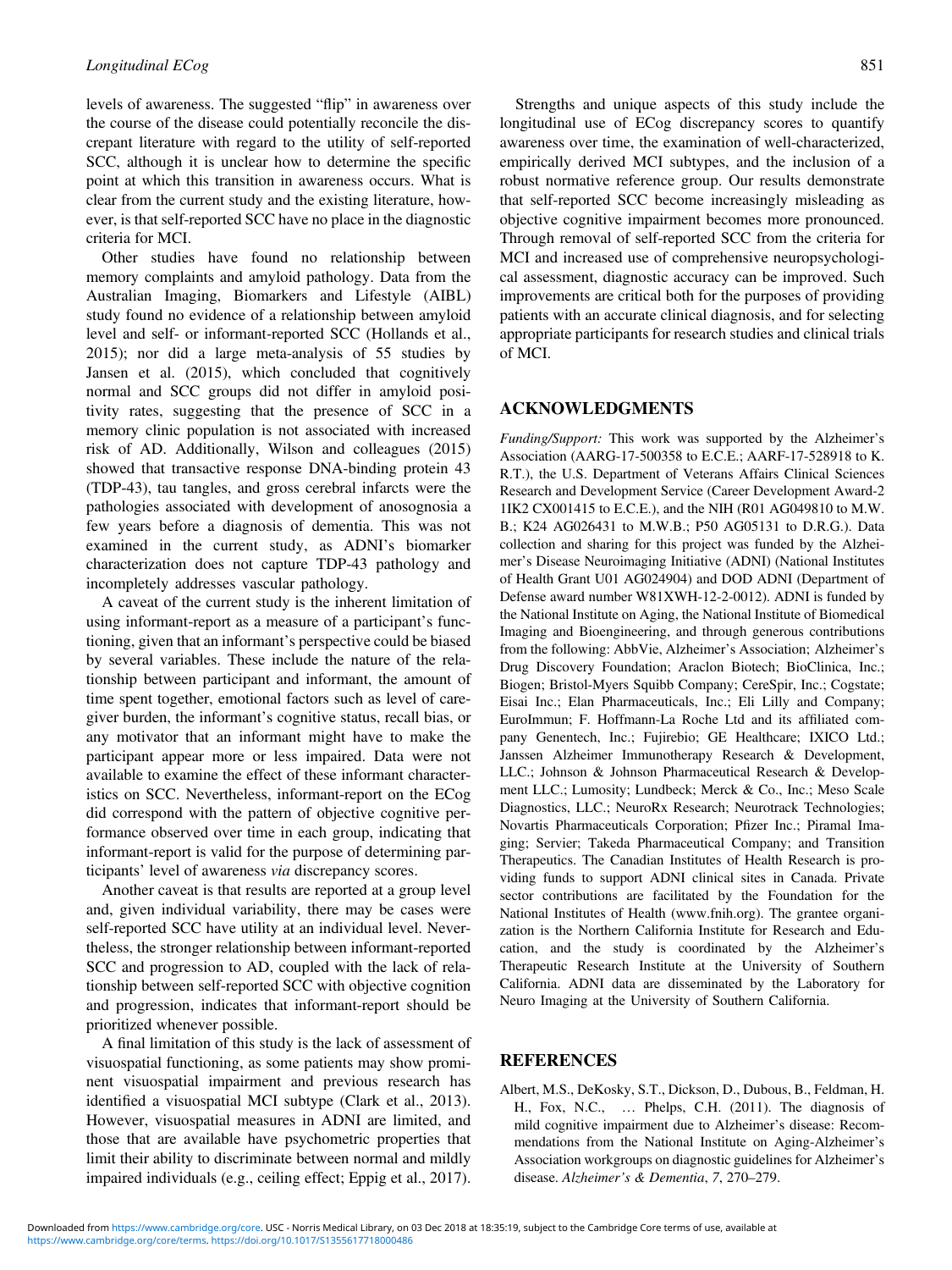- <span id="page-10-0"></span>Bangen, K.J., Clark, A.L., Werhane, M., Edmonds, E.C., Nation, D. A., Evangelista, N., … Delano-Wood, L. (2016). Cortical amyloid burden differences across empirically-derived mild cognitive impairment subtypes and interaction with APOE ε4 genotype. Journal of Alzheimer's Disease, 52, 849–861.
- Bondi, M.W., Edmonds, E.C., Jak, A.J., Clark, L.R., Delano-Wood, L., McDonald, C.R., … Salmon, D.P. (2014). Neuropsychological criteria for mild cognitive impairment improves diagnostic precision, biomarker associations, and prediction of progression. Journal of Alzheimer's Disease, 42, 275–289.
- Brooks, B.L., Iverson, G.L., Holdnack, J.A., & Feldman, H.H. (2008). Potential for misclassification of mild cognitive impairment: A study of memory scores on the Wechsler Memory Scale-III in healthy older adults. Journal of the International Neuropsychological Society, 14, 463–478.
- Brooks, B.L., Iverson, G.L., & White, T. (2007). Substantial risk of "accidental MCI" in healthy older adults: Base rates of low memory scores in neuropsychological assessment. Journal of the International Neuropsychological Society, 13, 490–500.
- Buckley, R., Saling, M.M., Ames, D., Rowe, C.C., Lautenschlager, N.T., Macaulay, S.L., … Ellis, K.A. (2013). Factors affecting subjective memory complaints in the AIBL aging study: Biomarkers, memory, affect, and age. International Psychogeriatrics, 25, 1307–1315.
- Clark, L.R., Delano-Wood, L., Libon, D.J., McDonald, C.R., Nation, D.A., Bangen, K.J., … Bondi, M.W. (2013). Are empirically derived subtypes of mild cognitive impairment consistent with conventional subtypes? Journal of the International Neuropsychological Society, 19(6), 635–645.
- de Rotrou, J., Wenisch, E., Chausson, C., Dray, F., Faucounau, V., & Rigaud, A.S. (2005). Accidental MCI in healthy subjects: A prospective longitudinal study. European Journal of Neurology, 12, 879–885.
- Delano-Wood, L., Bondi, M.W., Sacco, J., Abeles, N., Jak, A.J., Libon, D.J., … Bozoki, A. (2009). Heterogeneity in mild cognitive impairment: Differences in neuropsychological profile and associated white matter lesion pathology. Journal of the International Neuropsychological Society, 15, 906–914.
- Edmonds, E.C., Ard, M.C., Edland, S.D., Galasko, D.R., Salmon, D.P., & Bondi, M.W. (2018). Unmasking the benefits of donepezil via psychometrically precise identification of mild cognitive impairment: A secondary analysis of the ADCS vitamin E and donepezil in MCI study. Alzheimer's & Dementia: Translational Research & Clinical Interventions, 4, 11–18.
- Edmonds, E.C., Delano-Wood, L., Clark, L.R., Jak, A.J., Nation, D. A., McDonald, C.R., … Bondi, M.W. (2015). Susceptibility of the conventional criteria for mild cognitive impairment to false positive diagnostic errors. Alzheimer's & Dementia, 11, 415–424.
- Edmonds, E.C., Delano-Wood, L., Galasko, D.R., Salmon, D.P., & Bondi, M.W. (2014). Subjective cognitive complaints contribute to misdiagnosis of mild cognitive impairment. Journal of the International Neuropsychological Society, 20, 836–847.
- Edmonds, E.C., Eppig, J., Bondi, M.W., Leyden, K.M., Goodwin, B., Delano-Wood, L., … McDonald, C.R. (2016). Heterogeneous cortical atrophy patterns in MCI not captured by conventional diagnostic criteria. Neurology, 87, 2108–2116.
- Eppig, J., Edmonds, E.C., Campbell, L., Sanderson, M., Delano-Wood, L., & Bondi, M.W. (2017). Statistically-derived subtypes and associations with cerebrospinal fluid and genetic biomarkers in mild cognitive impairment: A latent profile analysis. Journal of the International Neuropsychological Society, 23, 1–13.
- Farias, S.T., Mungas, D., Reed, B.R., Cahn-Weiner, D., Jagust, W., Baynes, K., ... Decarli, C. (2008). The measurement of everyday cognition (ECog): Scale development and psychometric properties. Neuropsychology, 22, 531–544.
- Farias, S.T., Park, L.Q., Harvey, D.J., Simon, C., Reed, B.R., Carmichael, O., … Mungas, D. (2013). Everyday cognition in older adults: Associations with neuropsychological performance and structural brain imaging. Journal of the International Neuropsychological Society, 19, 430–441.
- Fyock, C.A., & Hampstead, B.M. (2015). Comparing the relationship between subjective memory complaints, objective memory performance, and medial temporal lobe volumes in patients with mild cognitive impairment. Alzheimer's & Dementia, 1, 242-248.
- Galeone, F., Pappalardo, S., Chieffi, S., Iavarone, A., & Carlomagno, S. (2011). Anosognosia for memory deficits in amnestic mild cognitive impairment and Alzheimer's disease. International Journal of Geriatric Psychiatry, 26, 695–701.
- Gerretsen, P., Chung, J.K., Shah, P., Plitman, E., Iwata, Y., Caravaggio, F., … Graff-Guerrero, A. (2017). Anosognosia is an independent predictor of conversion from mild cognitive impairment to Alzheimer's disease and is associated with reduced brain metabolism. Journal of Clinical Psychiatry, 78, e1187e1196.
- Goerlich, K.S., Votinov, M., Dicks, E., Ellendt, S., Csukly, G., & Habel, U. (2017). Neuroanatomical and neuropsychological markers of amnestic MCI: A three-year longitudinal study in individuals unaware of cognitive decline. Frontiers in Aging Neuroscience, 99, 34.
- Hansson, O., Seibyl, J., Stomrud, E., Zetterberg, H., Trojanowski, J. Q., Bittner, T., … Shaw, L.M. (2018). CSF biomarkers of Alzheimer's disease concord with amyloid-β PET and predict clinical progression: A study of fully automated immunoassays in BioFINDER and ADNI cohorts. Alzheimer's & Dementia. doi: [10.1016/j.jalz.2018.01.010](https://doi.org/10.1016/j.jalz.2018.01.010)
- Hill, N.L., Mogle, J., Wion, R., Munoz, E., DePasquale, N., Yevchak, A.M., … Parisi, J.M. (2016). Subjective cognitive impairment and affective symptoms: A systematic review. The Gerontologist, 56, e109–e127.
- Hollands, S., Lim, Y.Y., Buckley, R., Pietzak, R.H., Snyder, P.J., Ames, D., … Maruff, P. (2015). Amyloid-β related memory decline is not associated with subjective or informant rated cognitive impairment in healthy adults. Journal of Alzheimer's Disease, 43, 677–686.
- Jak, A.J., Preis, S.R., Beiser, A.S., Seshadri, S., Wolf, P.A., Bondi, M.W., … Au, R. (2016). Neuropsychological criteria for mild cognitive impairment and dementia risk in the Framingham Heart Study. Journal of the International Neuropsychological Society, 22, 937–943.
- Jansen, W.J., Ossenkoppele, R., Knol, D.L., Tijms, D.L., Scheltens, P., Verhey, F.R., … Zetterberg, H. (2015). Prevalence of cerebral amyloid pathology in persons without dementia: A meta-analysis. Journal of the American Medical Association, 313, 1924–1938.
- Klekociuk, S.Z., Summers, J.J., Vickers, J.C., & Summers, M.J. (2014). Reducing false positive diagnoses in mild cognitive impairment: The importance of comprehensive neuropsychological assessment. European Journal of Neurology, 21, 1330– 1336.
- Kryscio, R.J., Abner, E.L., Cooper, G.E., Fardo, D.W., Jicha, G.A., Nelson, P.T., … Schmitt, F.A. (2014). Self-reported memory complaints: Implications from a longitudinal cohort with autopsies. Neurology, 83, 1359–1365.